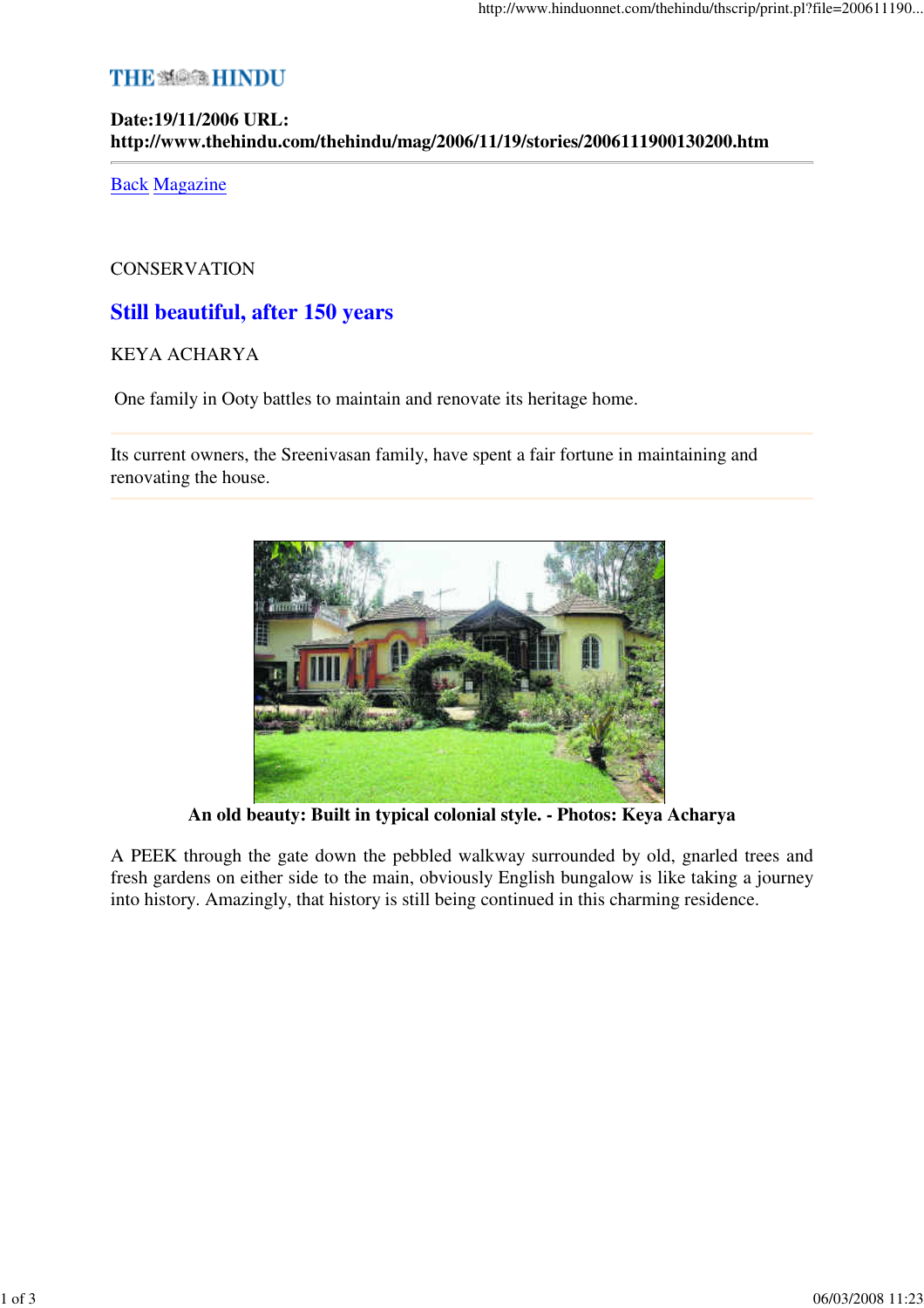

Sir C.P. Ramaswamy Iyer, the last Dewan of Travancore, bought "Sunningdale" in Ooty in the early 1900s as `frontage' for his house a few yards below. Ramaswamy Iyer's house, now running as the CPR Foundation and for which Sunningdale was bought, had his name on its records in 1837. I still have childhood memories of playing by that streamside," says Geetha Srinivasan, Ramaswamy Iyer's granddaughter, who inherited the house from her father, CPR's son C.R.V. Subban.

## Used by washermen

That "streamside" is the Kodapaman channel, which 150-odd years ago was used by the washermen of the Raj to keep its officers looking clean and smart. Sunningdale was thus called "Dobie Hall" (for *dhobi* or launderer) around 1905.

Geetha, who is not new to historical buildings as the Convenor of INTACH-Nilgiris Chapter, came to Sunningdale with her husband, former Atomic Energy Commission chairman, M.R. Sreenivasan, when he retired. This beautiful cottage was around back in 1858 when General Cleveland, a man of means with over five properties and commanding the military services there, bought it possibly from a forest officer. By 1905, the place's name had changed to Dobie Hall.

The house is in typical colonial style with a front, glass-covered "morning room", complete with hat-stand and reading-rack, still graceful 150 years later with rows of the beautiful African violets at the windows. There is a pantry adjoining the dining room with its kitchen yards away from the main house, a feature that no doubt caused the cooks of those days much fluster in serving their "masters" hot food.

Before the advent of that convenience, the microwave oven, tea garden *memsaabs* (or *memsahibs*) living in similar houses would ensure a live-coal *chula* or iron stove to re-heat food brought from the kitchen before being served at the table. There are plenty of "tea-stories" on how good soup from the kitchen turned to kitchen slop at the dinner table during the rains!

At Ooty, though, *memsaabs* were few; most were away with their school-going children in England or unable to weather the climate and the frequent transfers of their military husbands.